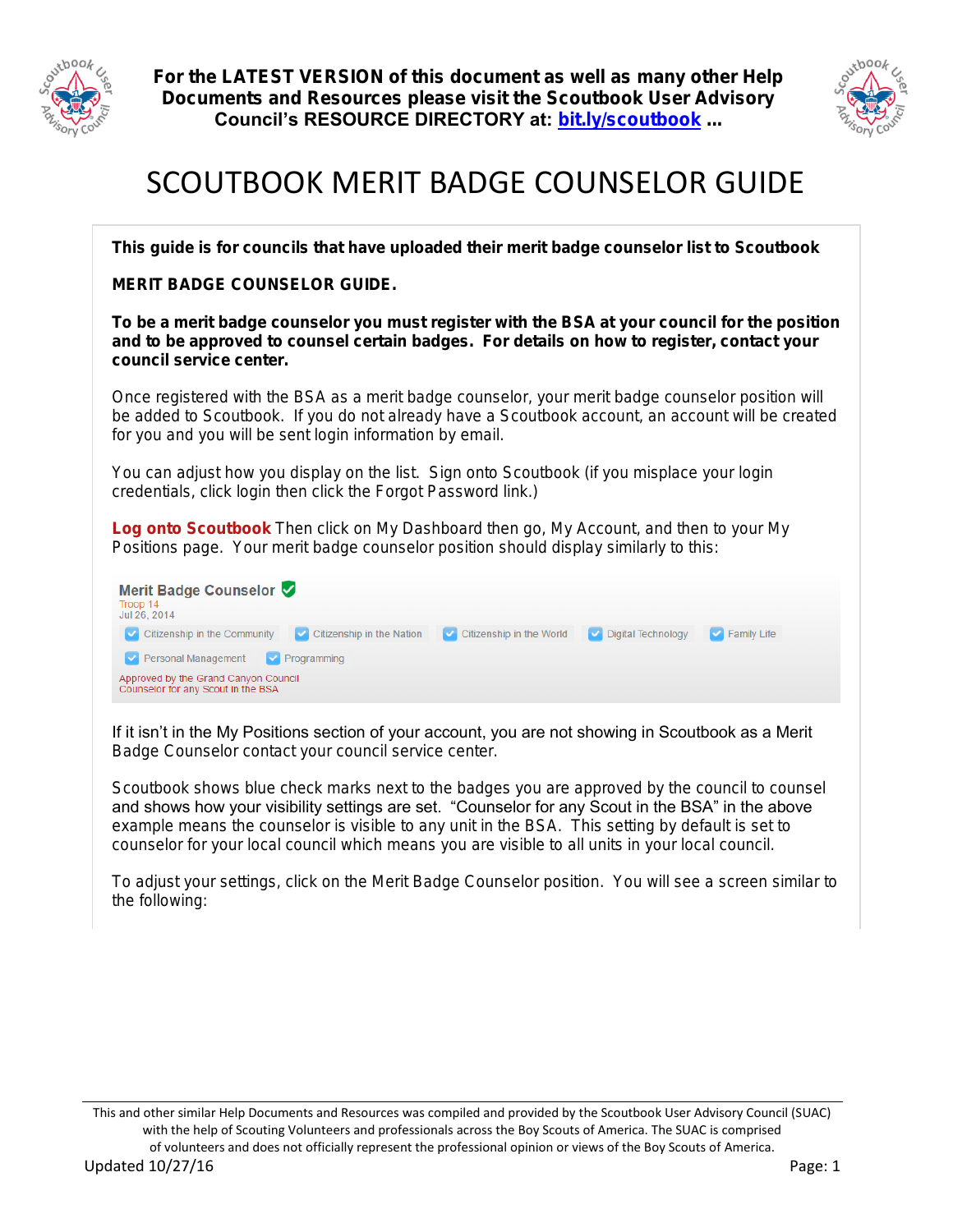



| Default Position: 2    |                                                         |
|------------------------|---------------------------------------------------------|
| Availability: $\odot$  | <b>Available</b><br><b>Busy</b>                         |
| Listing<br>Preference: | Any Council (Worldwide)                                 |
|                        | <b>Council List</b><br><b>District List</b>             |
|                        | <b>Unit List</b>                                        |
|                        | <b>Not Listed</b>                                       |
| Merit Badges:<br>⋒     | Cit. in Comm.<br>$\sim$<br><b>CONTRACTOR AT ALCOHOL</b> |

You can set your merit badge counselor as your default (primary in Scoutbook) position.

The other settings as follows:

Availability Available – Available to counsel Scouts Busy – To busy right now to counsel any more Scouts

Listing Preference Any Council (Worldwide) – My name shows up in lists accessable throughout the BSA Council List – Restrict my listing to my local council District List – Restrict my listing to my local district Unit List – Restrict my listing to my unit (you can list multiple units here) Not Listed – Don't list me at all on any lists. (this does not remove your merit badge counselor registration. If you wish to be removed from the position, contact your council service center.)

Now that you are setup in Scoutbook, unit leaders or parents can assign you to their Scouts. (see #2 below)

UNIT LEADER INSTRUCTIONS

**NOTE: Once a council uploads the council merit badge counselor list to Scoutbook, troops will no longer be able to add a Merit Badge Counselor to their troop roster. However troops will still be able to invite Merit Badge Counselors to work with their Scouts from the Merit Badge Counselor List in Scoutbook.**

If you are a unit admin and want to add all the counselors registered with your unit.

To find a registered merit badge counselor, go to your Troop page and towards the bottom of the page, select Merit Badge Counselor List (you have to be a unit leader to see this option.)

This and other similar Help Documents and Resources was compiled and provided by the Scoutbook User Advisory Council (SUAC) with the help of Scouting Volunteers and professionals across the Boy Scouts of America. The SUAC is comprised of volunteers and does not officially represent the professional opinion or views of the Boy Scouts of America. Updated 10/27/16 Page: 2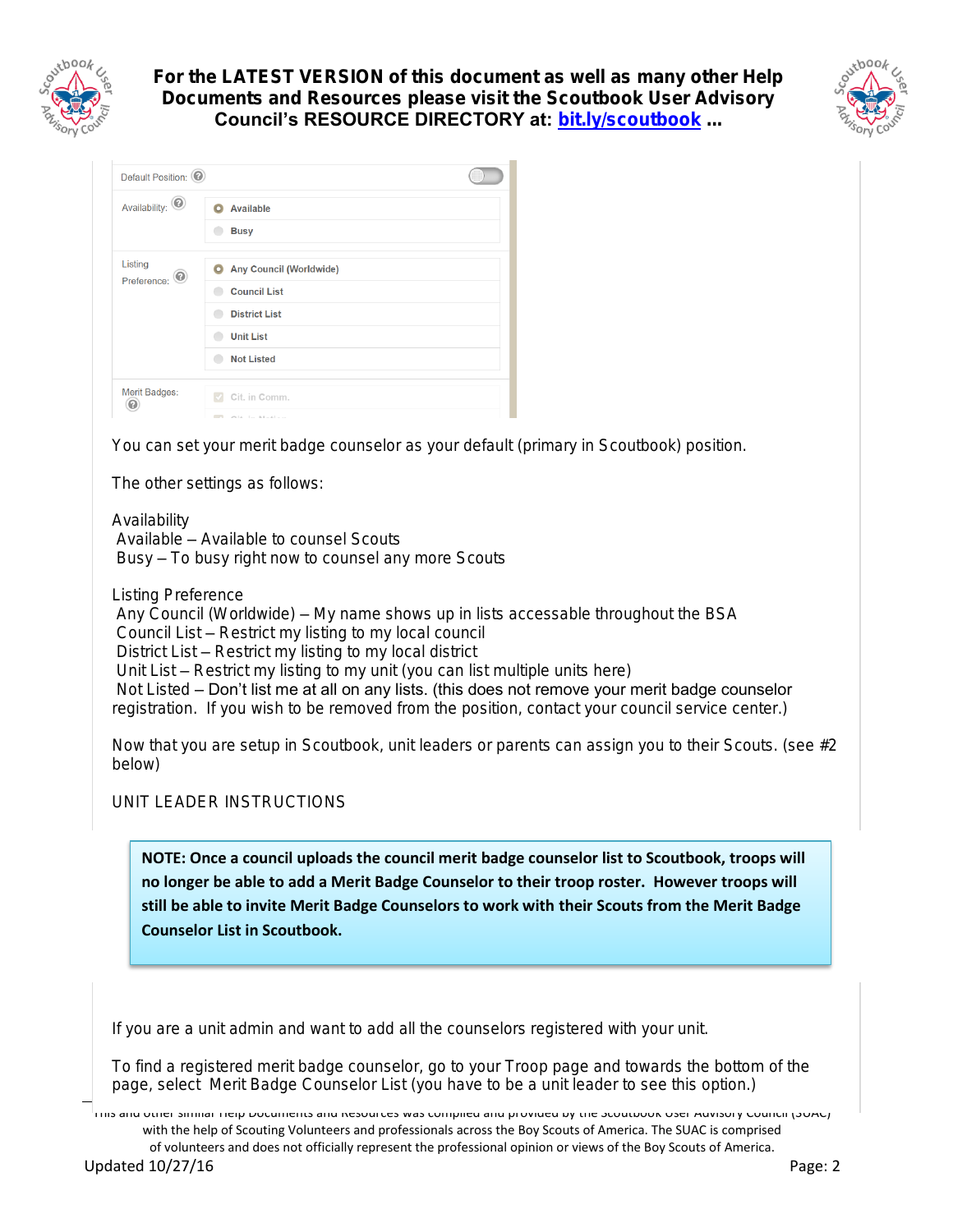



You will receive a search page where you can search for merit badge counselors by badge and by how far out you wish to search. The merit badge counselors will be listed with the closest counselors first to the farthest away.

HINT: When you find the merit badge counselors you are looking for write the name down. You will need it later.

Go into your roster and click on the Add Leader button. Be sure to use the global search tool to search for the counselor because they already have an account in Scoutbook created by the local council.

Select the Merit Badge Counselor position then set the permissions to None. You will be able to define the badges they will be associated with your Scout to teach after you have set them up in the roster.

| <b>Scout Connections</b>                                                                                                                                                                                                                                                                                                                                                   |             |  |  |
|----------------------------------------------------------------------------------------------------------------------------------------------------------------------------------------------------------------------------------------------------------------------------------------------------------------------------------------------------------------------------|-------------|--|--|
| Define the level of access this leader should have with<br>each Scout account. If you are setting this user up as<br>a Troop Admin, they must be setup with full control<br>permissions over the entire troop. Patrol Admins need<br>full control permissions over their assigned patrol(s).<br>Set permission to None if you want to manually setup<br>permissions later. |             |  |  |
| Permissions:                                                                                                                                                                                                                                                                                                                                                               |             |  |  |
| <b>O</b> Same for all Scouts                                                                                                                                                                                                                                                                                                                                               |             |  |  |
| Custom                                                                                                                                                                                                                                                                                                                                                                     |             |  |  |
| <b>Permission</b>                                                                                                                                                                                                                                                                                                                                                          | <b>None</b> |  |  |
|                                                                                                                                                                                                                                                                                                                                                                            |             |  |  |
| <b>Personal Message (optional)</b>                                                                                                                                                                                                                                                                                                                                         |             |  |  |
|                                                                                                                                                                                                                                                                                                                                                                            |             |  |  |
| Personal Message:                                                                                                                                                                                                                                                                                                                                                          |             |  |  |
| Hey John. I'm inviting you to Scoutbook so<br>you can start approving merit badge<br>requirements for the boys in the ward. Please<br>follow the instructions in the email                                                                                                                                                                                                 |             |  |  |

Merit Badge Counselors do not need Edit Advancement permission to the Scouts they teach. Scoutbook automatically gives them permission to edit just those badges you have defined in the Scout's Connections page.

Now that the counselors are in your roster you can proceed to assign them to your Scouts.

After the unit leader has discussed a merit badge with the Scout, the leader will suggest at least one counselor to work with to complete the badge. Once decided you can assign a counselor to each badge the Scout has started by going into the Scout's Connection page and add a connection to the counselor.

This and other similar Help Documents and Resources was compiled and provided by the Scoutbook User Advisory Council (SUAC) with the help of Scouting Volunteers and professionals across the Boy Scouts of America. The SUAC is comprised of volunteers and does not officially represent the professional opinion or views of the Boy Scouts of America.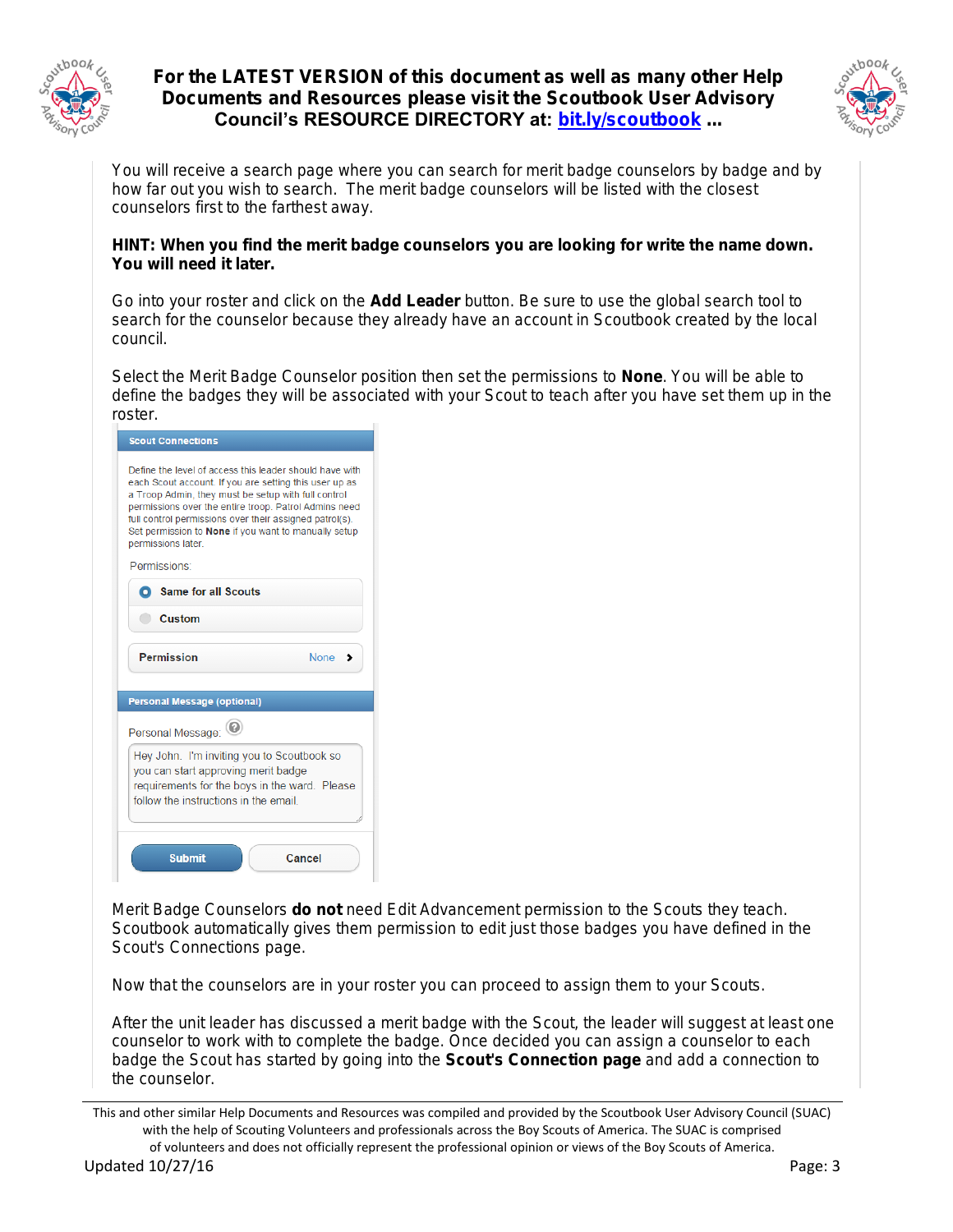



Here is a sample connection page showing a counselor that is assigned to a Scout. Notice the Unit Leader is also a MBC to the Scout. You can also assign other counselors who are not local to your unit as connections (summer camps, universities). Scoutbook is completely flexible.

| 887 | Shawn Jackson<br>Adult Leader, Assistant Scoutmaster, Merit Badge<br>Counselor, Scoutmaster<br>$\sqrt{\phantom{a}}$ Full Control<br>Approve Art MB<br>Approve Sustainability MB |
|-----|---------------------------------------------------------------------------------------------------------------------------------------------------------------------------------|
|     | Will Smith<br>Merit Badge Counselor                                                                                                                                             |
|     | <b>View Profile</b><br>Approve Amer. Cultures MB                                                                                                                                |
|     | Approve Mining in Society MB                                                                                                                                                    |

If the counselor already exists in your unit:

Go to the Scout's Connections page. See if the counselor already exists as a connection.

If you already see the counselor listed as a connection you may need to edit the connection and check the box to configure them as a merit badge counselor. This will give you additional options to define which of the Scout's badges they will be assigned.

Remember each connection can have multiple roles so check all the boxes that apply.